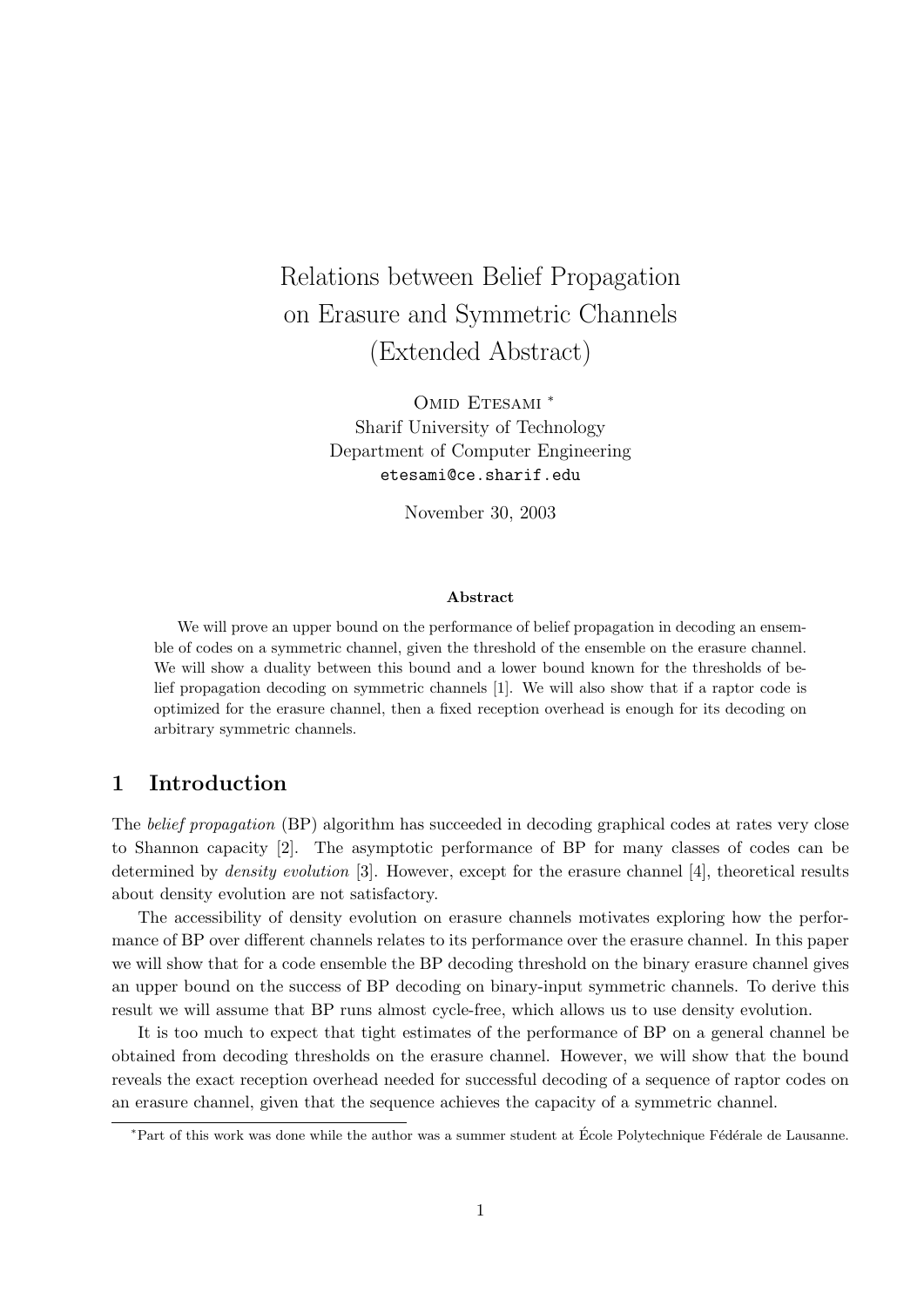The upper bound is similar to a lower bound proved by Khandekar in [1] on the performance of BP on symmetric channels.

Here is an outline of this paper: In Section 2 we will review the basics of belief propagation and density evolution for symmetric channels. In Section 3 we will derive our main result that upperbounds the decoding performance of BP over symmetric channels. We will also state its dual, the lower bound. In Section 4 we will apply the results of Section 3 to raptor codes that are used as fountain codes on symmetric channels.

# 2 Belief Propagation and Density Evolution

In this section we describe the BP algorithm using the terminology of *low-density parity-check* (LDPC) codes [5]. An LDPC code can be visualized as a bipartite graph with two sets of nodes called the variable nodes and the check nodes. Variable nodes correspond to codeword bits, and the sum of variable nodes adjacent to each check node has an even parity in LDPC codewords.

At each iteration of BP, nodes communicate with their neighbors through edges. The message on an edge conveys the belief of the sender about the value of the variable node incident to that edge, given the incoming messages of the sender at the previous iteration. This belief is expressed in the form of a *log-likelihood ratio* (LLR), where the LLR of a binary random variable x is defined as  $\ln(\Pr[x = 0] / \Pr[x = 1]).$ 

Let v be a variable node and let c be a check node adjacent to v. Suppose that  $m_v$  denotes the LLR that has been obtained for v from the channel. Further suppose that  $m_{vc}^{(\ell)}$   $(m_{cv}^{(\ell)})$  denotes the message passed from v to c (from c to v) at the  $\ell$  th iteration of the algorithm. It is clear that for the zeroth iteration we have  $m_{vc}^{(0)} = m_v$ . For the next iterations the outgoing messages are given by

$$
m_{vc}^{(\ell)} = m_v + \sum_{c' \neq c} m_{c'v}^{(\ell-1)}
$$
  

$$
\tanh(\frac{m_{cv}^{(\ell)}}{2}) = \prod_{v' \neq v} \tanh(\frac{m_{v'c}^{(\ell)}}{2}).
$$

To guarantee that extrinsic information is only passed along, the above sum is over all neighbors of v other than c, and the above product is over all neigbors of c other than v.

At iteration  $\ell$  we can decode a variable node v by looking at the sign of the sum of  $m_v$  and all LLRs communicated to v at iteration  $\ell$ . We say that BP succeeds in decoding an ensemble of codes if the decoding error probability tends to zero as the number of iterations increases.

BP can be used for decoding many classes of codes. In this paper we study those classes for which the asymptotic behavior of BP for large block lengths can be determined by density evolution. Density evolution assumes the independence assumption that all messages communicated to a node at a certain iteration are independent. This mainly means that for any constant number of iterations, BP should run cycle-free except for a negligible fraction of nodes. And this requirement is usually satisfied by codes that are constructed from sparse graphs (i.e. graphs in which the number of edges is linear in the number of nodes) with enough randomness in their structure [3]. Two examples of such codes are  $LT$  codes [6] that have bounded degree (used as the main code of *raptor codes* [7]) and irregular repeat-accumulate (IRA) codes [8].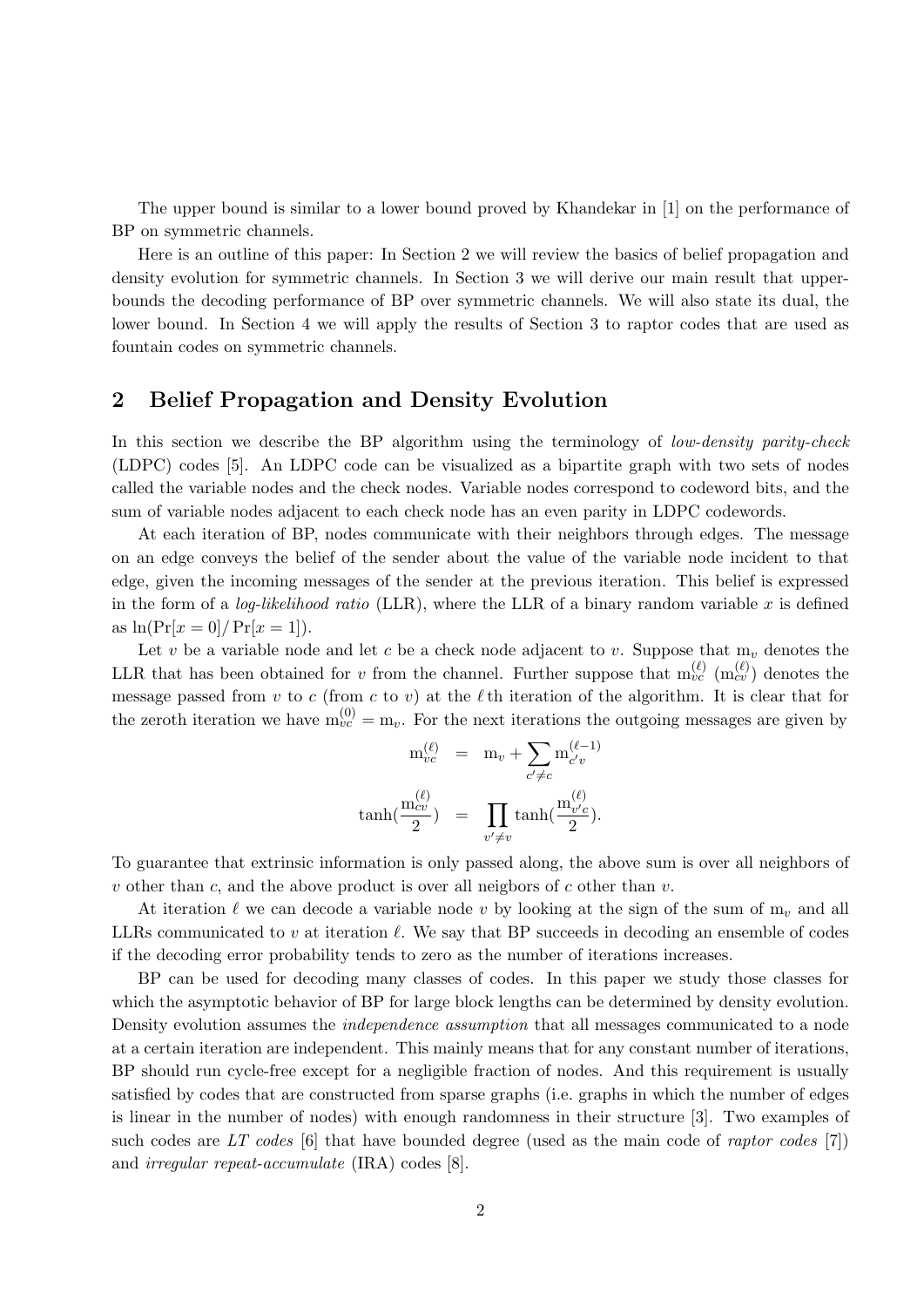Throughout this paper we study memoryless channels with binary input and symmetric output, simply called *symmetric channels*. Examples of such channels are the binary erasure channel (BEC), the binary symmetric channel (BSC), and the binary-input additive gaussian noise (BIAGN) channel. For symmetric channels we assume that the transmitted codeword is the all-zero codeword without affecting the decoding error probability.

Let  $Z$  denote the LLR of a random bit recieved from the channel, and let  $f$  denote the probability density function (pdf) of Z on  $\overline{\mathbb{R}} = \mathbb{R} \cup \{\pm \infty\}$ . It is easy to see that f is symmetric in the following sense:  $f(x) = e^x f(-x)$  for all  $x \in \overline{\mathbb{R}}$ . Using the independence assumption, the pdf of messages passed along random edges remains symmetric during BP [2]. This fact will play an important role in the proof of our main result.

We finish this section by mentioning BP over the BEC. In this case, messages either contain no information (erasure messages) or contain the value of the variable bit with complete certainty. This means that in the case of all-zero codewords, LLR messages are in  $\{0, +\infty\}$ , and density evolution reduces to a one-dimensional recursion for the probability of erasure messages at different iterations.

#### 3 Relationships between Symmetric and Erasure Channels

For a symmetric channel C, define  $E(C) = E[\tanh(Z/2)]$ , where Z is the LLR obtained for a zero bit from channel C. The following properties can be proved about  $E(C)$  [9].

**Proposition 1.** For a symmetric channel  $C$ , we have

1. 
$$
\text{Cap}(C) \leq E(C) \leq \ln(4)\text{Cap}(C)
$$
.

- 2.  $E(BEC(\epsilon)) = 1 \epsilon$ , where  $\epsilon$  is the erasure probability.
- 3.  $E( BSC(\epsilon)) = (1 2\epsilon)^2$ , where  $\epsilon$  is the cross-over error probability.
- 4.  $E(BIAGN(\sigma)) = \frac{1}{2}m \frac{1}{4}m^2 + \frac{5}{24}m^3 + O(m^4)$ , where  $m = 2/\sigma^2$ .
- 5.  $E(\mathcal{L}(\mu)) = \frac{5}{24}\mu^2 + O(\mu^3)$ , where  $\mathcal{L}(\mu)$  is the Laplace channel with parameter  $\mu$ .

The following theorem is an upper bound on the performance of BP on symmetric channels.

**Theorem 2.** If BP succeeds in decoding an ensemble of codes on a symmetric channel  $C$ , then it succeeds in decoding the ensemble on a BEC with erasure probability  $1 - E(C)$ .

The result can also be interpreted as a lower bound on the performance of BP on the BEC. To prove the theorem we need the following result [9].

**Proposition 3.** Suppose that X and Y are independent random variables with symmetric pdf's on  $\overline{\mathbb{R}}$ . Then  $X + Y$  has a symmetric pdf, and we have

$$
\mathbf{E}[\tanh(\frac{X+Y}{2})] \leq \mathbf{E}[\tanh(\frac{X}{2})] + \mathbf{E}[\tanh(\frac{Y}{2})] - \mathbf{E}[\tanh(\frac{X}{2})]\,\mathbf{E}[\tanh(\frac{Y}{2})].
$$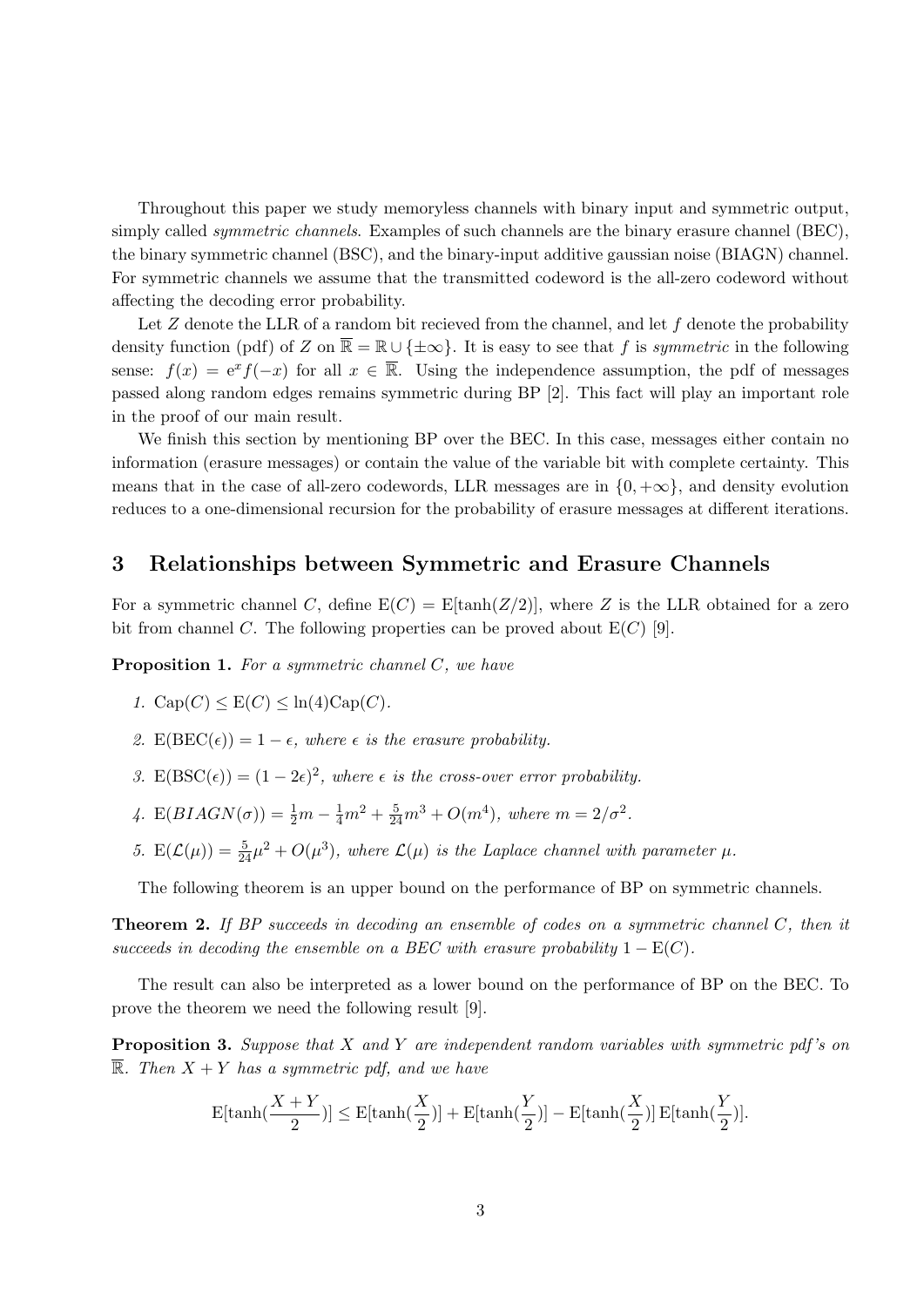*Proof.* (Of Theorem 2, Sketch) We will track  $E[\tanh(X/2)]$  during the course of density evolution, where  $X$  is a message communicated along an edge. In the case of the BEC, the quantity  $E[\tanh(X/2)]$  represents the probability that a message is not an erasure message.

We will use terminology of LDPC codes, i.e., variable and check nodes. Let  $X_1, \ldots, X_{j-1}$  denote the incoming messages along  $j-1$  edges adjacent to a check node of degree j. The outgoing message X along the remaining edge is given by  $\tanh(X/2) = \prod_{i=1}^{j-1} \tanh(X_i/2)$ . Since density evolution assumes that  $X_1, \ldots, X_{j-1}$  are independent, we have

$$
\mathrm{E}[\tanh(\frac{X}{2})] = \prod_{i=1}^{j-1} \mathrm{E}[\tanh(\frac{X_i}{2})].
$$

Now let  $X_1, \ldots, X_{j-1}$  denote the incoming messages along  $j-1$  edges adjacent to a variable node of degree  $j$ , and let  $Z$  denote the LLR obtained for that variable from the channel. The outgoing message X along the remaining edge is given by  $X = Z + \sum_{i=1}^{j-1} X_i$ . We claim that

$$
1 - \mathrm{E}[\tanh(\frac{X}{2})] \, \geq \, (1 - \mathrm{E}[\tanh(\frac{Z}{2})]) \, \prod_{i=1}^{j-1} \, (1 - \mathrm{E}[\tanh(\frac{X_i}{2})]).
$$

Random variables  $X_1, \ldots, X_{j-1}$ , and Z are independent and have symmetric pdf's. Thus, for  $j = 2$ , the claim is a restatement of the inequality of Proposition 3. The claim follows by induction on j.

In the case of the BEC the above inequality is tight, because the outgoing erasure probability of variable nodes is the product of incoming erasure probabilities. Since the erasure probability of the BEC is  $1 - E(C)$ , the quantity E[tanh(X/2)] is never more than what it would be in the case of the BEC. Clearly, if the probability of error tends to 0 on the symmetric channel, then the distribution of X tends to  $\Delta_{\infty}$ , and E[tanh(X/2)] tends to 1. It follows that if BP succeeds on the symmetric channel, then the probability of erasure messages converges to 0 on the BEC as the number of iterations increases. That is, the decoding is successful over the BEC.  $\Box$ 

For a symmetric channel C, let  $\gamma(C) = \mathbb{E}[\mathrm{e}^{-Z/2}]$  be the Bhattacharya parameter of C. Theorem 2 is the analogue of the following lower bound on the performance of BP on symmetric channels [1].

**Theorem 4.** If BP does not succeed in decoding an ensemble of codes on a symmetric channel, then it does not succeed in decoding the ensemble on a BEC with erasure probability  $\gamma(C)$ .

Theorems 2 and 4 are similar in that they both relate the performance of BP on symmetric channels to its performance on the BEC. While Theorem 2 was derived by an analysis that is tight at check nodes (but not tight at variable nodes), Theorem 4 is based on an analysis that is tight at variable nodes (and not tight at check nodes). Moreover, the analysis of Theorem 2 is quite accurate at iterations where messages have a high uncertainty, whereas the analysis of Theorem 4 is more accurate when messages have a low uncertainty.

This last point manifests itself in the stability condition of LDPC codes and its analogue for LT codes, the dual of LDPC codes. The stability condition gives an upper bound on the fraction of check nodes of degree 2 in terms of  $\gamma(C)$ , if the error probability of density evolution converges to zero when it is initialized by a density with a small enough probability of error [2]. On the other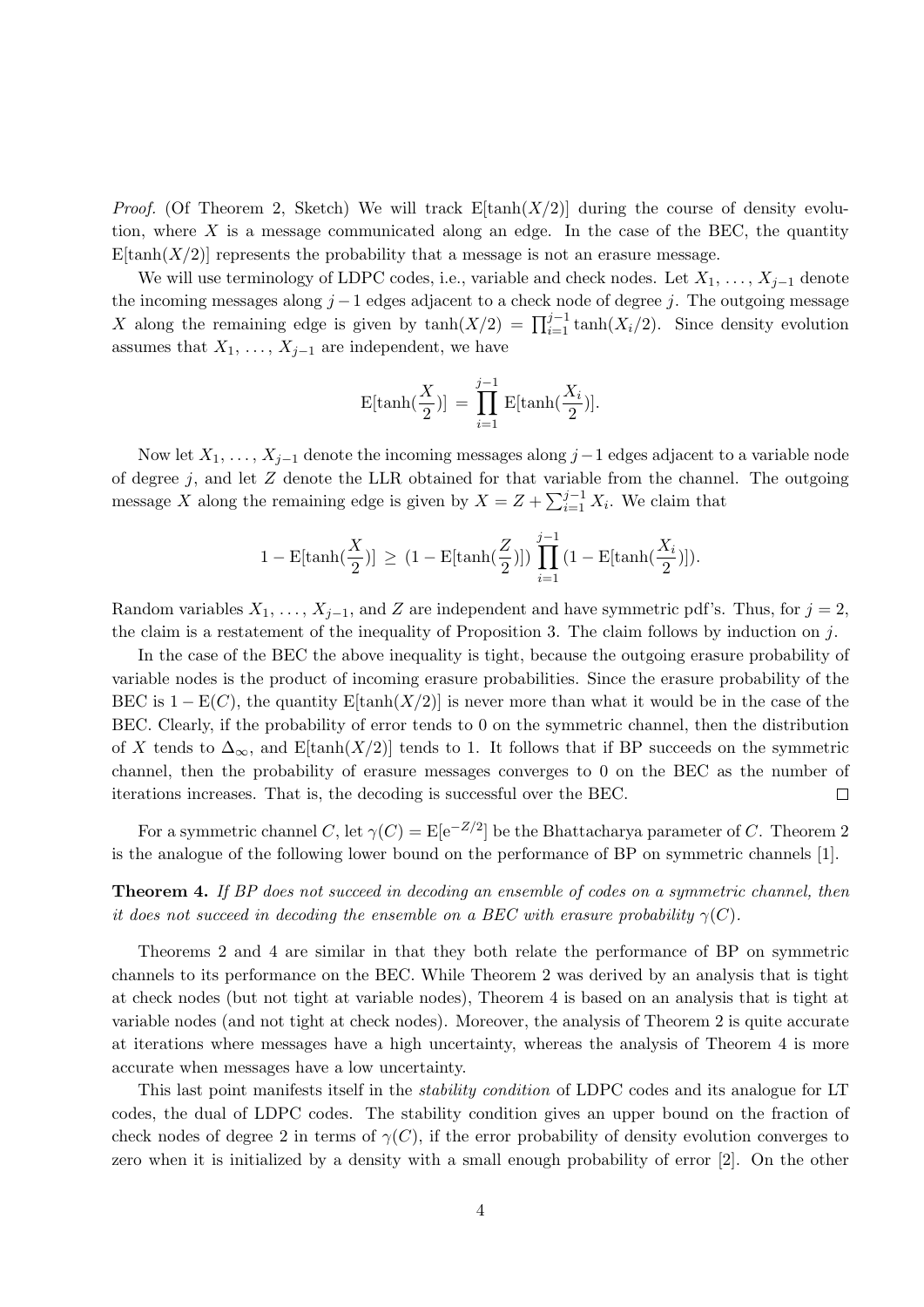hand, the analogue of the stability condition for LT codes gives a lower bound on the fraction of output nodes of degree 2 in terms of  $E(C)$ , if an LT code successfully starts decoding when it is initialized by a density with a probability of error close to  $1/2$  (assuming that the fraction of output nodes of degree 1 is very small).

# 4 Applications to Fountain Codes

Fountain codes are a class of codes designed for reliable transmission over a channel with unknown quality. A fountain code produces, for a given vector of  $k$  input bits, a potentially limitless stream of output bits. Each output bit is produced independently and randomly from the  $k$  input bits. The receiver collects output bits of the encoder from the channel, and with each bit, it records the reliability of the bit. The receiver collects bits until the sum of information of individual bits is  $k(1 + \epsilon)$ , where  $\epsilon$  is an appropriate constant, called the *overhead*, that allows the receiver to recover the correct input bits with high probability.

LT and raptor codes are two efficient classes of fountain codes that achieve the capacity of any BEC. To generate an output bit in an LT code, a "degree distribution" is sampled to obtain a degree d, and then d randomly chosen input bits are XOR-ed to obtain the value of the output bit. A simple balls-and-bins argument shows that the average output degree of an LT code should be at least logarithmic in  $k$  to recover all input bits. Raptor codes circumvent this inefficiency by first encoding input bits using a block code (e.g. an LDPC code) with rate close to 1, and then transmitting the encoded message using an LT code. Unlike LT codes, raptor codes are constructed from sparse graphs, which allows us to use density evolution for their BP analysis.

Since fountain codes may be used at situations where some receivers have noiseless channels (a BEC with no erasure) and some receivers have symmetric channels with arbitrary quality, the results of Section 3 are suitable for the analysis of raptor codes on arbitrary symmetric channels.

**Theorem 5.** Assume that a raptor code has an  $\epsilon$  overhead on the BEC. Then collecting a total of  $(1+\epsilon)k/(1-\gamma(C))$  output raptor bits from a symmetric channel C is enough for decoding the k input bits.

Proof. Follows from Theorem 4.

For a sequence of degree distributions of raptor codes that achieves the capacity of the BEC, Theorem 5 shows that the sequence simultaneously beats the so-called *computational cut-off rate* on all symmetric channel. The rate was conjectured to be a limit for "practical communication" before the advent of turbo codes and iterative decoding [1]. The interesting point about this result is that this performance is achieved while the encoder is totally oblivious about the underlying channel.

Furthermore if a raptor code is optimized for the erasure channel, then a fixed reception overhead is enough for its decoding on arbitrary symmetric channels.

**Corollary 6.** For arbitrary small  $\epsilon > 0$ , the reception overhead of raptor codes optimized for the BEC is at most  $log_2(e) - 1 + \epsilon = 0.442...$  on any binary-input symmetric channel.

5

 $\Box$